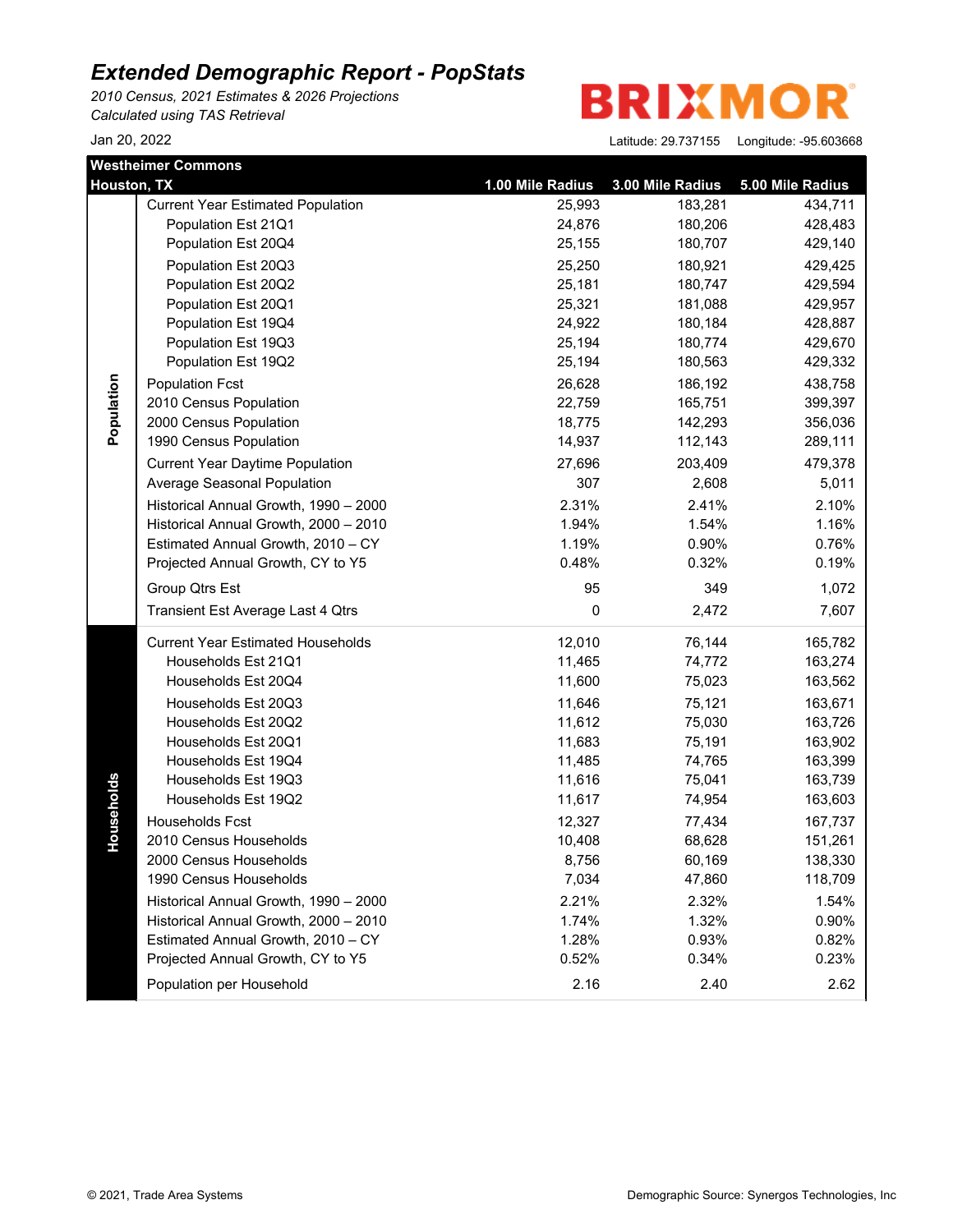*2010 Census, 2021 Estimates & 2026 Projections Calculated using TAS Retrieval*

**BRIXMOR** 

| <b>Westheimer Commons</b>                     |                      |                  |                  |
|-----------------------------------------------|----------------------|------------------|------------------|
| Houston, TX                                   | 1.00 Mile Radius     | 3.00 Mile Radius | 5.00 Mile Radius |
| HH Income \$500,000 or more                   | 1.4%                 | 1.6%             | 1.4%             |
| HH Income \$250,000 to \$499,999              | 1.7%                 | 1.9%             | 1.7%             |
| HH Income \$200,000 to \$249,999              | 4.0%                 | 4.4%             | 4.0%             |
| HH Income \$175,000 to \$199,999              | 2.2%                 | 4.4%             | 3.7%             |
| HH Income \$150,000 to \$174,999              | 3.7%                 | 3.8%             | 3.4%             |
| HH Income \$100,000 to 149,999                | 15.2%                | 12.5%            | 11.9%            |
| HH Income \$75,000 to 99,999                  | 11.7%                | 11.9%            | 11.4%            |
| HH Income \$50,000 to 74,999                  | 19.4%                | 17.2%            | 17.2%            |
| HH Income \$35,000 to 49,999                  | 16.4%                | 14.4%            | 14.4%            |
| HH Income \$25,000 to 34,999                  | 7.0%                 | 9.3%             | 10.4%            |
| HH Income \$15,000 to 24,999                  | 7.9%                 | 9.0%             | 9.9%             |
| HH Income \$0 to 14,999                       | 9.4%                 | 9.9%             | 10.5%            |
|                                               |                      |                  |                  |
| Average Household Income                      | \$84,788<br>\$60,937 | \$92,109         | \$88,511         |
| Median Household Income                       |                      | \$59,940         | \$56,172         |
| Per Capita Income                             | \$39,291             | \$38,333         | \$33,809         |
| 2000 Average HH Income                        | \$62,332             | \$63,916         | \$61,644         |
| 2000 Median HH Income                         | \$48,513             | \$47,136         | \$43,885         |
| Disposable HH Income \$500,000 or more        | #N/A                 | #N/A             | #N/A             |
| Disposable HH Income \$250,000 to \$499,999   | #N/A                 | #N/A             | #N/A             |
| Disposable HH Income \$200,000 to \$249,999   | #N/A                 | #N/A             | #N/A             |
| Disposable HH Income \$175,000 to \$199,999   | 2%                   | 2%               | 2%               |
| Disposable HH Income \$150,000 to \$174,999   | 2%                   | 5%               | 4%               |
| Disposable HH Income \$100,000 to \$149,999   | 14%                  | 12%              | 11%              |
| Disposable HH Income \$75,000 to \$99,999     | 12%                  | 12%              | 11%              |
| Disposable HH Income \$50,000 to \$74,999     | 20%                  | 18%              | 18%              |
| Disposable HH Income \$35,000 to \$49,999     | 17%                  | 15%              | 15%              |
| Disposable HH Income \$25,000 to \$34,999     | 9%                   | 11%              | 12%              |
| Disposable HH Income \$15,000 to \$24,999     | 9%                   | 10%              | 11%              |
| Disposable HH Income \$0 to\$14,999           | 10%                  | 11%              | 11%              |
| Average Disposable Income                     | 70,218               | 71,228           | 67,816           |
| Median Disposable Income                      | 54,059               | 53,304           | 50,128           |
| Householder White - Count                     | 3,945                | 25,004           | 48,631           |
| Median HH Income                              | \$82,321             | \$89,975         | \$89,228         |
| Average HH Income                             | \$95,170             | \$100,259        | \$100,280        |
| Householder Black or African-American - Count | 3,439                | 19,395           | 37,108           |
| Median HH Income                              | \$48,269             | \$45,602         | \$44,863         |
| Average HH Income                             | \$54,954             | \$55,796         | \$55,144         |
| Householder Hispanic - Count                  | 2,906                | 17,791           | 49,771           |
| Median HH Income                              | \$59,401             | \$50,620         | \$46,233         |
| Average HH Income                             | \$68,688             | \$63,777         | \$58,609         |
| Householder Asian or Pacific Islander - Count | 1,131                | 10,237           | 23,029           |
| Median HH Income                              | \$81,708             | \$65,179         | \$59,122         |
| Average HH Income                             | \$91,859             | \$81,229         | \$75,983         |
| Householder Other or Pacific Islander - Count | 590                  | 3,716            | 7,243            |
| Median HH Income                              | \$47,363             | \$51,717         | \$51,711         |
| Average HH Income                             | \$71,720             | \$68,063         | \$64,469         |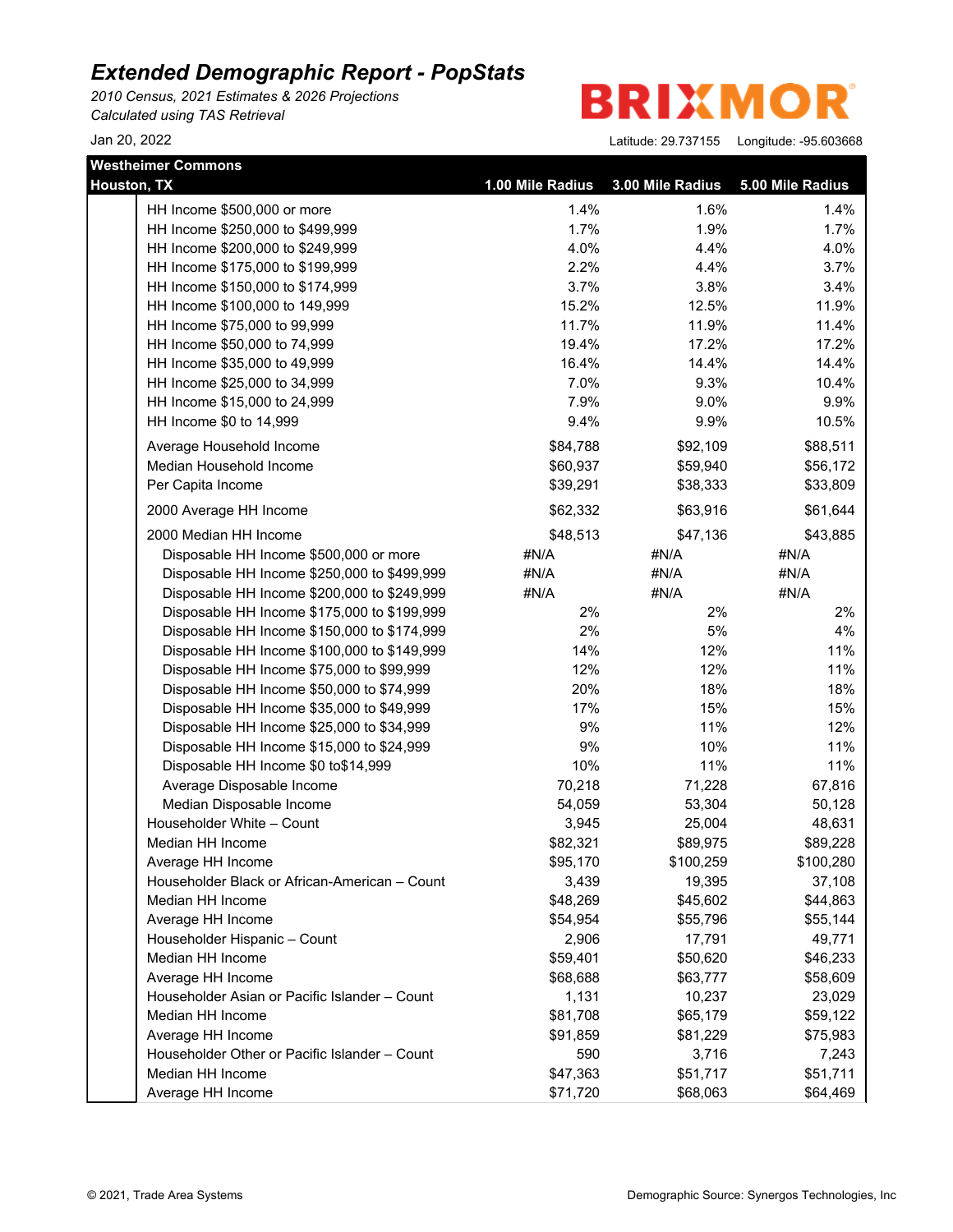*2010 Census, 2021 Estimates & 2026 Projections Calculated using TAS Retrieval*

|                           | <b>Westheimer Commons</b>            |                  |                  |                  |
|---------------------------|--------------------------------------|------------------|------------------|------------------|
| Houston, TX               |                                      | 1.00 Mile Radius | 3.00 Mile Radius | 5.00 Mile Radius |
|                           | <b>Male Population</b>               | 12,397           | 88,745           | 213,224          |
| Gender                    | Female Population                    | 13,596           | 94,536           | 221,487          |
|                           |                                      |                  |                  |                  |
|                           | Count of Pop 0 to 4 years            | 2,424            | 15,407           | 34,698           |
|                           | Count of Pop 0 to 7 years            | 3,739            | 23,220           | 51,807           |
|                           | Count of Pop 5 - 13                  | 4,176            | 26,969           | 61,434           |
|                           | Count of Pop 14 - 18                 | 1,192            | 9,065            | 23,377           |
|                           | Count of Pop 19 - 22                 | 887              | 8,063            | 21,823           |
|                           | Count of Pop 22 - 25                 | 612              | 5,789            | 15,339           |
|                           | Count of Pop 25 - 29                 | 1,113            | 9,882            | 25,830           |
|                           | Count of Pop 30 - 34                 | 1,712            | 11,461           | 27,494           |
|                           | Count of Pop 35 - 39                 | 2,440            | 14,553           | 32,338           |
|                           | Count of Pop 40 - 44                 | 2,215            | 13,807           | 30,878           |
|                           | Count of Pop 45 - 59                 | 4,652            | 33,647           | 80,609           |
|                           | Count of Pop 60 - 74                 | 3,531            | 26,242           | 61,005           |
|                           | Count of Pop 75 - 84                 | 830              | 6,714            | 15,804           |
|                           | Count of Pop 85+                     | 209              | 1,682            | 4,084            |
| by Age                    | % of Pop 0 to 4 years                | 9.3%             | 8.4%             | 8.0%             |
|                           | % of Pop 0 to 7 years                | 14.4%            | 12.7%            | 11.9%            |
| <b>Total Population</b>   | % of Pop 5 - 13                      | 16.1%            | 14.7%            | 14.1%            |
|                           | % of Pop 14 - 18                     | 4.6%             | 4.9%             | 5.4%             |
|                           | % of Pop 19 - 22                     | 3.4%             | 4.4%             | 5.0%             |
|                           | % of Pop 22 - 25                     | 2.4%             | 3.2%             | 3.5%             |
|                           | % of Pop 25 - 29                     | 4.3%             | 5.4%             | 5.9%             |
|                           | % of Pop 30 - 34<br>% of Pop 35 - 39 | 6.6%             | 6.3%             | 6.3%             |
|                           |                                      | 9.4%             | 7.9%             | 7.4%             |
|                           | % of Pop 40 - 44                     | 8.5%             | 7.5%             | 7.1%             |
|                           | % of Pop 45 - 59                     | 17.9%            | 18.4%            | 18.5%            |
|                           | % of Pop 60 - 74                     | 13.6%            | 14.3%            | 14.0%            |
|                           | % of Pop 75 - 84                     | 3.2%             | 3.7%             | 3.6%             |
|                           | % of Pop 85+                         | 0.8%             | 0.9%             | 0.9%             |
|                           | Median Age                           | 36.8             | 36.7             | 36.1             |
|                           | Average Age                          | 35.8             | 36.6             | 36.5             |
|                           | % of Pop 0 to 4 years                | 10.0%            | 8.9%             | 8.3%             |
|                           | % of Pop 5 - 13                      | 17.1%            | 15.5%            | 14.7%            |
|                           | % of Pop 14 - 18                     | 4.9%             | 5.3%             | 5.6%             |
|                           | % of Pop 19 - 22                     | 3.6%             | 4.7%             | 5.3%             |
|                           | % of Pop 22 - 25                     | 2.3%             | 3.3%             | 3.7%             |
| Male Population<br>by Age | % of Pop 25 - 29                     | 4.3%             | 5.6%             | 6.2%             |
|                           | % of Pop 30 - 34                     | 6.4%             | 6.2%             | 6.4%             |
|                           | % of Pop 35 - 39                     | 8.9%             | 7.8%             | 7.5%             |
|                           | % of Pop 40 - 44                     | 8.5%             | 7.5%             | 7.2%             |
|                           | % of Pop 45 - 59                     | 18.1%            | 18.2%            | 18.3%            |
|                           | % of Pop 75 - 84                     | 2.9%             | 3.2%             | 3.1%             |
|                           | % of Pop 60 - 74                     | 12.4%            | 13.3%            | 13.1%            |
|                           | % of Pop 85+                         | 0.5%             | 0.6%             | 0.6%             |
|                           | Median Age                           | 35.7             | 35.4             | 34.8             |
|                           | Average Age                          | 34.6             | 35.4             | 35.4             |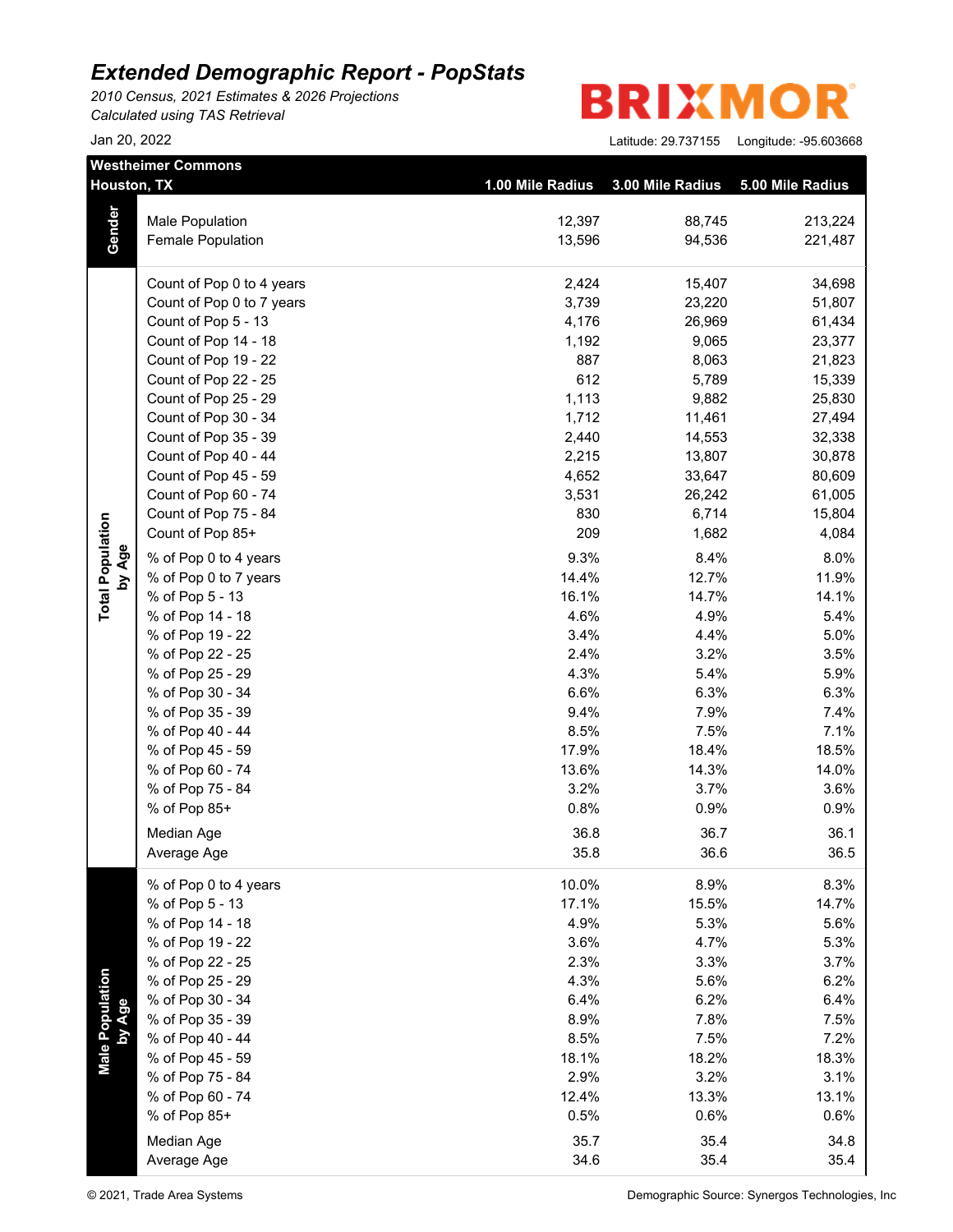*2010 Census, 2021 Estimates & 2026 Projections Calculated using TAS Retrieval*

R **BRIXMO** 

|                    | <b>Westheimer Commons</b><br><b>Houston, TX</b> | 1.00 Mile Radius | 3.00 Mile Radius | 5.00 Mile Radius |
|--------------------|-------------------------------------------------|------------------|------------------|------------------|
|                    | % of Pop 0 to 4 years                           | 8.7%             | 8.0%             | 7.7%             |
|                    | % of Pop 5 - 13                                 | 15.1%            | 14.0%            | 13.6%            |
|                    | % of Pop 14 - 18                                | 4.3%             | 4.6%             | 5.1%             |
|                    | % of Pop 19 - 22                                | 3.2%             | 4.1%             | 4.8%             |
|                    | % of Pop 22 - 25                                | 2.4%             | 3.0%             | 3.4%             |
|                    | % of Pop 25 - 29                                | 4.2%             | 5.2%             | 5.7%             |
|                    | % of Pop 30 - 34                                | 6.8%             | 6.3%             | 6.2%             |
| by Age             | % of Pop 35 - 39                                | 9.9%             | 8.1%             | 7.4%             |
|                    | % of Pop 40 - 44                                | 8.6%             | 7.6%             | 7.0%             |
|                    | % of Pop 45 - 59                                | 17.7%            | 18.5%            | 18.8%            |
|                    | % of Pop 60 - 74                                | 14.7%            | 15.3%            | 15.0%            |
|                    | % of Pop 75 - 84                                | 3.4%             | 4.1%             | 4.1%             |
|                    | % of Pop 85+                                    | 1.0%             | 1.2%             | 1.2%             |
|                    | Median Age                                      | 37.7             | 37.9             | 37.4             |
|                    | Average Age                                     | 37.0             | 37.7             | 37.6             |
|                    |                                                 |                  |                  |                  |
|                    | Count of White                                  | 13,254           | 88,588           | 205,689          |
|                    | Count of Black or African-American              | 7,004            | 45,090           | 96,428           |
|                    | Count of Asian or Pacific Islander              | 3,118            | 28,108           | 67,422           |
|                    | Count of Other races                            | 2,618            | 21,495           | 65,173           |
|                    | White                                           | 51.0%            | 48.3%            | 47.3%            |
|                    | <b>Black or African American</b>                | 26.9%            | 24.6%            | 22.2%            |
|                    | Asian                                           | 12.0%            | 15.3%            | 15.5%            |
|                    | <b>Other Races</b>                              | 10.1%            | 11.7%            | 15.0%            |
|                    | Speak English at Home                           | 55.5%            | 51.1%            | 45.0%            |
|                    | Speak Spanish at Home                           | 24.2%            | 24.1%            | 31.9%            |
|                    | Speak French or French Creole at Home           | 2.0%             | 1.8%             | 1.5%             |
|                    | Speak German at Home                            | 0.2%             | 0.5%             | 0.3%             |
|                    | Speak Russian or Other Slavic Language at Hor   | 0.8%             | 0.8%             | 0.5%             |
| Language<br>Spoken | Speak Other Indo-European Language at Home      | 4.8%             | 4.4%             | 3.9%             |
|                    | Speak Chinese at Home                           | 2.3%             | 2.9%             | 3.2%             |
|                    | Speak Korean at Home                            | 0.1%             | 0.3%             | 0.6%             |
|                    | Speak Vietnamese at Home                        | 3.3%             | 6.5%             | 6.2%             |
|                    | Speak Other Asian Language at Home              | 1.2%             | $1.6\%$          | 1.6%             |
|                    | Speak Tagalog and Other Pacific Languages at    | 1.2%             | 0.7%             | 0.7%             |
|                    | Speak Other Language at Home                    | 4.6%             | 5.4%             | 4.6%             |
|                    | <b>Hispanic Population</b>                      | 7,101            | 51,117           | 153,337          |
|                    | <b>Hispanic Population Percent</b>              | 27.3%            | 27.9%            | 35.3%            |
|                    | Mexican                                         | 43.3%            | 50.5%            | 53.6%            |
|                    | Puerto Rican                                    | 7.5%             | 4.2%             | 2.4%             |
|                    | Cuban                                           | 2.3%             | 2.2%             | 3.8%             |
|                    | Dominican                                       | 0.8%             | 0.5%             | 0.4%             |
|                    | <b>Central American</b>                         |                  |                  |                  |
|                    |                                                 | 20.7%            | 23.4%            | 25.8%            |
| Hispanic           | South American                                  | 20.4%            | 13.6%            | 8.5%             |
|                    | <b>Other Hispanic</b>                           | 4.9%             | 5.6%             | 5.6%             |
|                    | 2000 Hispanic Population Percent                | 17%              | 21%              | 26%              |
|                    | 1990 Hispanic Population Percent                | 12%              | 14%              | 16%              |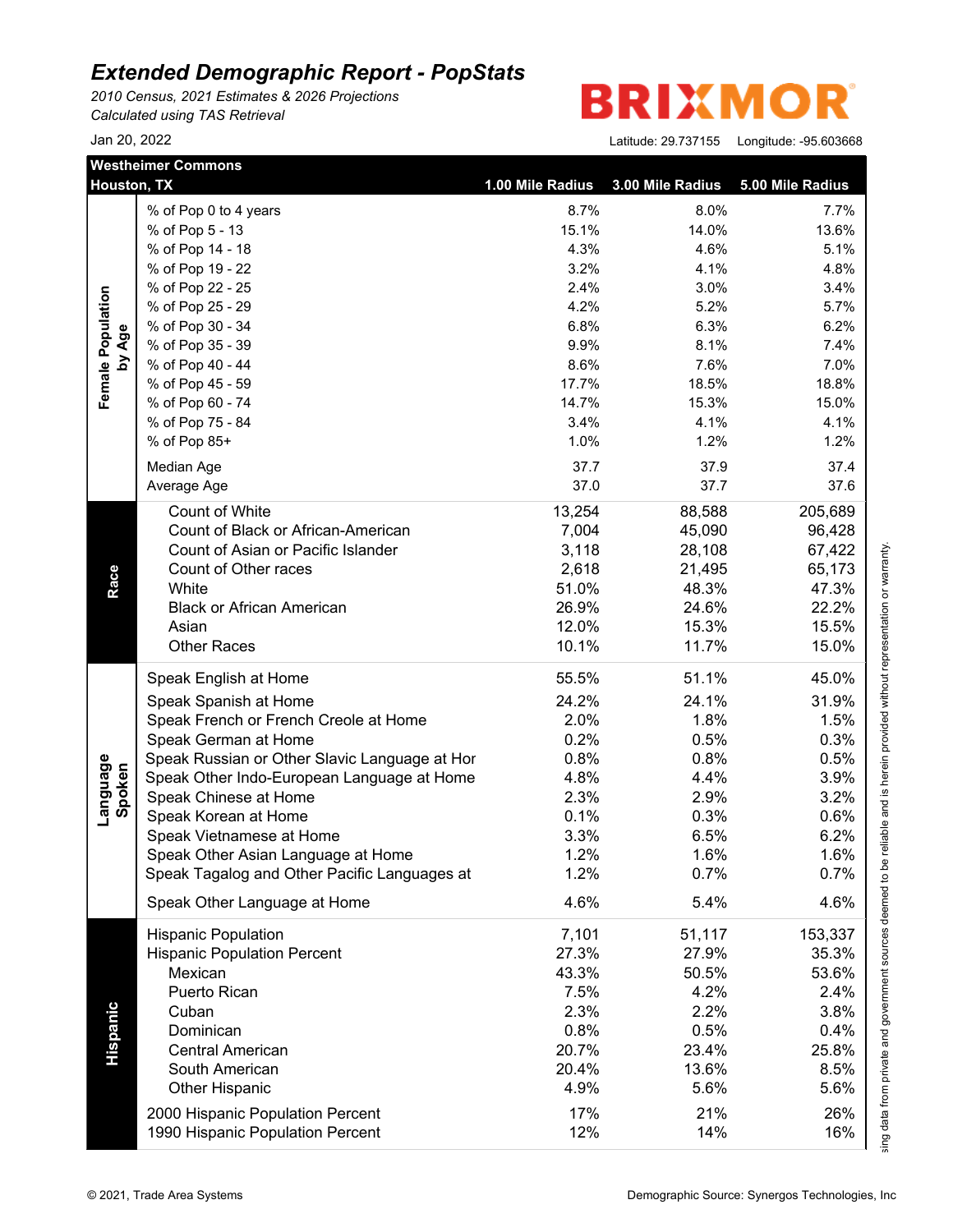*2010 Census, 2021 Estimates & 2026 Projections Calculated using TAS Retrieval*

**BRIXMOR** 

| <br>00.00000 |  |
|--------------|--|
|              |  |

| <b>Westheimer Commons</b><br><b>Houston, TX</b> |                                        |                  |                  |                  |
|-------------------------------------------------|----------------------------------------|------------------|------------------|------------------|
|                                                 |                                        | 1.00 Mile Radius | 3.00 Mile Radius | 5.00 Mile Radius |
|                                                 | American (percent of total population) | 2.3%             | 2.5%             | 2.2%             |
|                                                 | American                               | 2.0%             | 2.3%             | 2.0%             |
|                                                 | Native American (ie. Indian/Eskimo)    | 0.2%             | 0.2%             | 0.2%             |
|                                                 | Hawaiian/Pacific Islander              | 0.0%             | 0.0%             | 0.0%             |
|                                                 | Asian (percent of total population)    | 11.9%            | 15.3%            | 15.4%            |
|                                                 | Chinese                                | 2.7%             | 3.0%             | 3.3%             |
|                                                 | Japanese<br>Korean                     | 0.1%<br>0.3%     | 0.3%<br>0.4%     | 0.3%<br>0.6%     |
|                                                 | South Central Asian (ie. Indian)       | 3.2%             | 3.9%             | 3.5%             |
|                                                 | South East Asian (ie. Vietnamese)      | 5.1%             | 7.2%             | 7.1%             |
|                                                 | <b>Other Asian</b>                     | 0.5%             | 0.4%             | 0.6%             |
|                                                 | European (percent of total population) | 13.8%            | 13.6%            | 10.8%            |
|                                                 | <b>British</b>                         | 2.9%<br>0.2%     | 3.0%<br>0.3%     | 2.4%             |
|                                                 | Dutch<br>French                        | 1.0%             | 0.9%             | 0.2%<br>0.7%     |
|                                                 | German                                 | 3.0%             | 2.7%             | 2.2%             |
|                                                 | Italian                                | 0.8%             | 0.8%             | 0.6%             |
|                                                 | Polish                                 | 0.7%             | 0.4%             | 0.4%             |
|                                                 | Scandinavian<br>Scotch/Irish           | 0.7%<br>2.5%     | 0.7%<br>2.7%     | 0.6%<br>2.2%     |
|                                                 | Other European (ie. Greek/Russian)     | 1.9%             | 2.0%             | 1.5%             |
|                                                 | Middle Eastern                         | 2.4%             | 2.0%             | 1.4%             |
|                                                 | <b>Other Ancestry</b>                  | 35.8%            | 32.6%            | 29.1%            |
|                                                 | <b>Unclassified Ancestry</b>           | 6.5%             | 6.2%             | 5.8%             |
|                                                 | Adult Population (25 Years or Older)   | 16,702           | 117,988          | 278,040          |
|                                                 | Elementary (0 to 8)                    | 5.4%             | 7.4%             | 11.0%            |
|                                                 | Some High School (9 to 11)             | 3.5%             | 5.5%             | 6.6%             |
| Education<br>$(Age 25+)$                        | High School Graduate (12)              | 16.6%            | 18.6%            | 21.0%            |
|                                                 | Some College (13 to 16)                | 20.7%            | 19.3%            | 18.7%            |
|                                                 | Associates Degree Only                 | 6.7%             | 6.5%             | 6.0%             |
|                                                 | <b>Bachelors Degree Only</b>           | 31.6%            | 27.3%            | 23.7%            |
|                                                 | <b>Graduate Degree</b>                 | 15.5%            | 15.4%            | 13.1%            |
|                                                 | % College $(4+)$                       | 47.1%            | 42.7%            | 36.7%            |
|                                                 | Total Households - count               | 12,010           | 76,144           | 165,782          |
|                                                 | One Person HHs - count                 | 4,723            | 25,804           | 49,610           |
|                                                 | Family HHs - count                     | 6,706            | 46,294           | 107,143          |
|                                                 | Married Couple - count                 | 4,582            | 30,820           | 70,581           |
|                                                 | w/own children - count                 | 1,705            | 14,159           | 32,497           |
|                                                 | w/out own children - count             | 2,877            | 16,661           | 38,084           |
|                                                 | Male Householder - count               | 362              | 3,261            | 9,790            |
|                                                 | Female Householder - count             | 1,762            | 12,213           | 26,772           |
| Household<br>Type                               | Non-Family Households - count          | 581              | 4,046            | 9,029            |
|                                                 | 1 Person Household                     | 39.3%            | 33.9%            | 29.9%            |
|                                                 | 2 Person Household                     | 30.3%            | 29.6%            | 28.0%            |
|                                                 | 3 Person Household                     | 14.7%            | 15.5%            | 16.0%            |
|                                                 | 4 Person Household                     | 10.0%            | 11.6%            | 13.2%            |
|                                                 | 5 Person Household                     | 3.7%             | 5.5%             | 7.2%             |
|                                                 | 6 Person Household                     | 1.3%             | 2.3%             | 3.3%             |
|                                                 | 7+ Person Household                    | 0.7%             | 1.6%             | 2.5%             |
|                                                 | % Households With Children             | 24.3%            | 29.9%            | 31.8%            |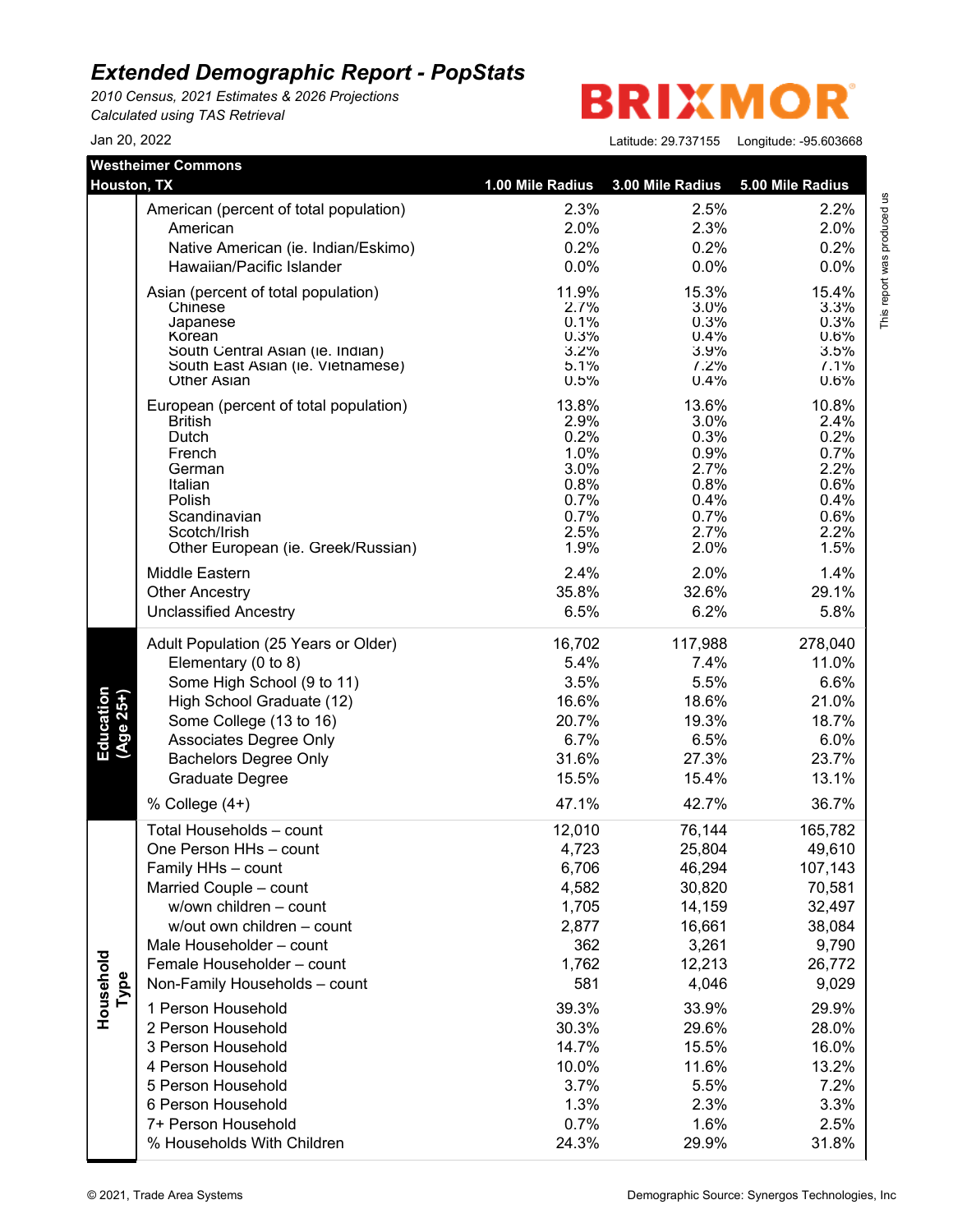*2010 Census, 2021 Estimates & 2026 Projections Calculated using TAS Retrieval*

**BRIXMOR** 

|                                | <b>Westheimer Commons</b>              |                  |                  |                  |
|--------------------------------|----------------------------------------|------------------|------------------|------------------|
| Houston, TX                    |                                        | 1.00 Mile Radius | 3.00 Mile Radius | 5.00 Mile Radius |
|                                | <b>Total Housing Units</b>             | 13,269           | 84,968           | 185,020          |
|                                | <b>Owner Occupied Percent</b>          | 34.4%            | 38.1%            | 40.6%            |
|                                | <b>Renter Occupied Percent</b>         | 56.1%            | 51.5%            | 49.0%            |
|                                | <b>Vacant Housing Percent</b>          | 9.5%             | 10.4%            | 10.4%            |
|                                | Total Housing Units (Census 2000)      | 9,588            | 65,824           | 149,395          |
|                                | For Rent (Census 2000)                 | 82%              | 79%              | 76%              |
|                                | For Sale (Census 2000)                 | 11%              | 10%              | 11%              |
|                                | Rented or Sold, (Census 2000)          | 3%               | 4%               | 5%               |
|                                | Seasonal (Census 2014)                 | 5%               | 8%               | 6%               |
|                                | Other (Census 2000)                    | $0\%$            | 1%               | 2%               |
|                                | Homes Built 1990 to 2000               | 24%              | 21%              | 15%              |
|                                | Homes Built 1980 to 1989               | 48%              | 35%              | 32%              |
|                                | Homes Built 1970 to 1979               | 23%              | 34%              | 36%              |
| Homes Built<br>By Year         | Homes Built 1960 to 1969               | 5%               | 10%              | 13%              |
|                                | Homes Built 1950 to 1959               | 0%               | 1%               | 2%               |
|                                | Homes Built 1940 to 1949               | 0%               | 0%               | 0%               |
|                                | Homes Built Before 1939                | $0\%$            | 0%               | 0%               |
|                                | 1 Unit                                 | 38%              | 42%              | 46%              |
| <u>Units</u> in                | 2 - 9 Units                            | 17%              | 15%              | 14%              |
|                                | Greater than 10 Units                  | 44%              | 42%              | 40%              |
| Structure                      | <b>Mobilie Trailer</b>                 | 0%               | 0%               | 0%               |
|                                | <b>Other Units</b>                     | $0\%$            | $0\%$            | $0\%$            |
|                                | Property Value \$1,000,000 or more     | 1.2%             | 3.8%             | 4.4%             |
|                                | Property Value \$750,000 to \$999,999  | 1.3%             | 4.6%             | 4.8%             |
|                                | Property Value \$500,000 to \$749,999  | 2.9%             | 8.7%             | 8.1%             |
|                                | Property Value \$400,000 to \$499,999  | 10.4%            | 9.5%             | 6.8%             |
|                                | Property Value \$300,000, to \$399,999 | 21.0%            | 13.5%            | 9.8%             |
|                                | Property Value \$200,000 to \$299,999  | 30.6%            | 19.1%            | 17.3%            |
| (Owner Occupied)<br>Home Value | Property Value \$150,000 to \$199,999  | 17.4%            | 17.0%            | 18.8%            |
|                                | Property Value \$100,000 to \$149,999  | 9.0%             | 14.7%            | 17.8%            |
|                                | Property Value \$60,000 to \$99,999    | 3.5%             | 5.9%             | 7.3%             |
|                                | Property Value \$40,000 to \$59,999    | 0.6%             | 0.8%             | 1.2%             |
|                                | Property Value \$0 to \$39,999         | 1.8%             | 1.8%             | 2.1%             |
|                                | <b>Median Home Value</b>               | \$253,173        | \$246,399        | \$210,154        |
|                                | <b>Median Rent</b>                     | \$683            | \$695            | \$646            |
|                                | \$0 and under - percent                | 19.4%            | 19.3%            | 19.3%            |
|                                | \$1 to \$4999 - percent                | 9.9%             | 9.9%             | 10.0%            |
|                                | \$5k to \$9999 - percent               | 5.2%             | 5.1%             | 5.2%             |
|                                | \$10k to \$24999 - percent             | 6.8%             | 6.8%             | 6.8%             |
|                                | \$25k to \$49999 - percent             | 6.9%             | 6.9%             | 6.9%             |
| per Household<br>Wealth        | \$50k to \$99999 - percent             | 9.8%             | 9.8%             | 9.9%             |
|                                | \$100k to \$249999 - percent           | 16.7%            | 16.8%            | 16.9%            |
|                                | \$250k to \$499999 - percent           | 12.0%            | 12.0%            | 12.0%            |
|                                | \$500k+ - percent                      | 13.3%            | 13.4%            | 13.1%            |
|                                | Median HH Wealth                       | \$59,492         | \$60,496         | \$59,167         |
|                                | Avg HH Wealth                          | \$219,333        | \$220,047        | \$216,862        |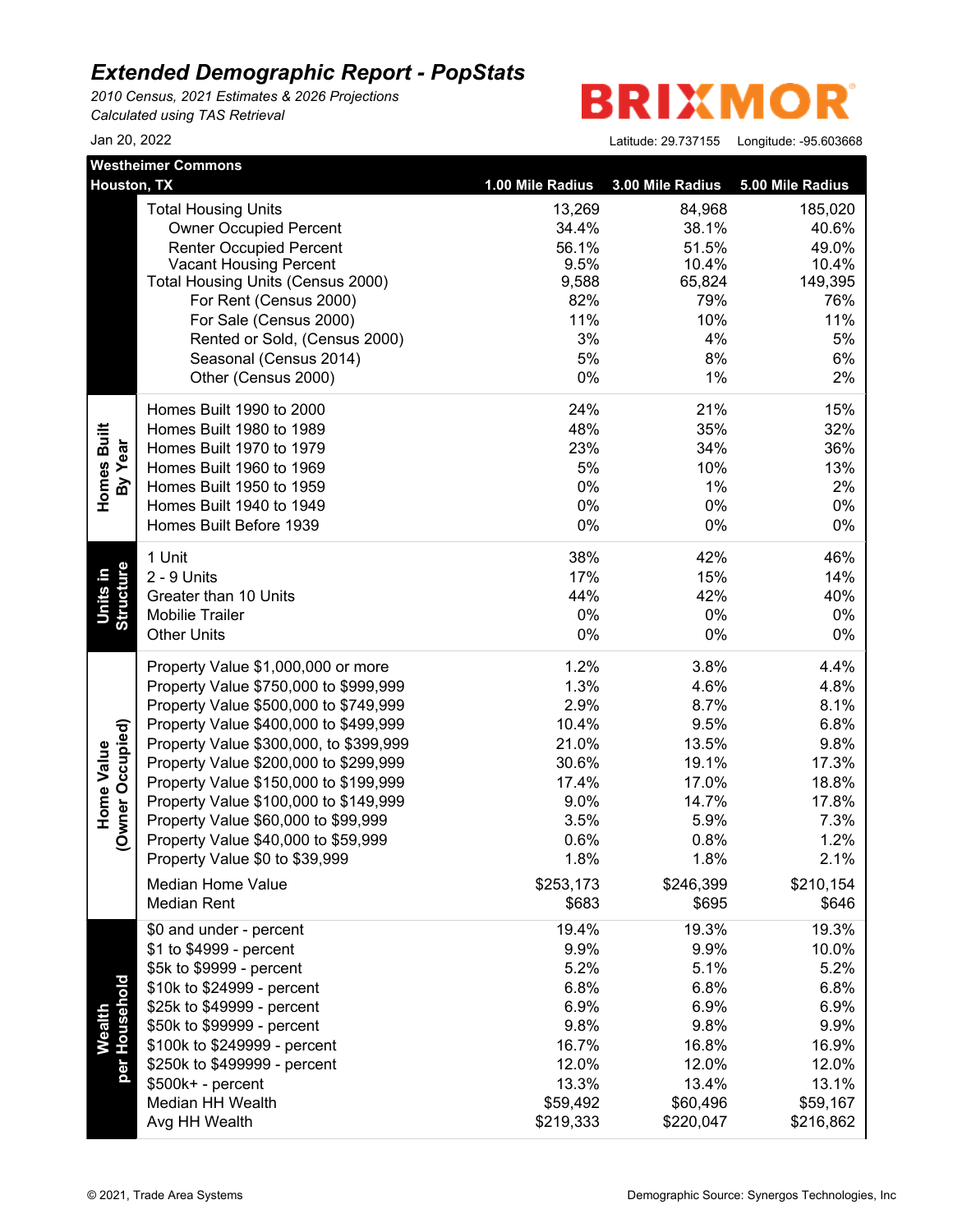*2010 Census, 2021 Estimates & 2026 Projections Calculated using TAS Retrieval*

# **BRIXMOR**

|                              | Houston, TX                                                         | 1.00 Mile Radius | 3.00 Mile Radius | 5.00 Mile Radius |
|------------------------------|---------------------------------------------------------------------|------------------|------------------|------------------|
| Economic                     |                                                                     |                  |                  |                  |
|                              | <b>Economic Viability Local</b>                                     | 268              | 278              | 277              |
| Viability                    | <b>Economic Viability Indexed</b>                                   | 103              | 107              | 106              |
|                              | Employed Civilian Pop 16+ by Occupation                             | 12,132           | 88,139           | 208,567          |
|                              | Managerial/Executive                                                | 18.0%            | 17.0%            | 15.3%            |
| Age 16+)                     | <b>Professional Specialty</b>                                       | 25.8%            | 23.5%            | 20.4%            |
|                              | <b>Healthcare Support</b>                                           | 2.9%             | 3.1%             | 3.3%             |
|                              | Sales                                                               | 13.2%            | 11.9%            | 11.2%            |
|                              | Office & Administrative Support                                     | 14.5%            | 12.1%            | 10.8%            |
| <b>Employed Civilians</b>    | <b>Protective Service</b>                                           | 3.1%             | 2.7%             | 2.5%             |
|                              | <b>Food Preperation</b>                                             | 2.7%             | 5.5%             | 6.6%             |
|                              | <b>Building Maintenance &amp; Cleaning</b>                          | 2.7%             | 3.9%             | 5.5%             |
|                              | <b>Personal Care</b>                                                | 2.7%             | 3.2%             | 3.3%             |
|                              | Farming, Fishing, & Forestry                                        | 0.0%             | 0.0%             | 0.1%             |
|                              | Construction                                                        | 5.5%             | 6.9%             | 9.5%             |
|                              | Production & Transportation                                         | 8.9%             | 10.2%            | 11.6%            |
|                              | <b>Percent White Collar Workers</b>                                 | 74.4%            | 67.7%            | 60.9%            |
|                              | <b>Percent Blue Collar Workers</b>                                  | 25.6%            | 32.3%            | 39.1%            |
|                              | Agriculture/Mining/Construction                                     | 11.7%            | 10.8%            | 12.2%            |
|                              | Manufacturing                                                       | 7.6%             | 7.4%             | 7.2%             |
|                              | Transportation                                                      | 5.8%             | 4.8%             | 5.0%             |
|                              | Information                                                         | 0.4%             | 1.1%             | 1.0%             |
|                              | Wholesale/Retail                                                    | 16.3%            | 15.3%            | 15.2%            |
|                              | Finance, Insurance, Real Estate                                     | 10.1%            | 7.6%             | 7.2%             |
|                              | <b>Professional Services</b>                                        | 12.9%            | 11.4%            | 8.7%             |
|                              | <b>Management Services</b>                                          | 0.6%             | 0.3%             | 0.3%             |
|                              | <b>Administrative/Waste Services</b>                                | 2.6%             | 5.8%             | 6.1%             |
|                              | <b>Educational Services</b>                                         | 17.6%            | 19.1%            | 18.8%            |
| (Employed Civilians Age 16+) | <b>Entertainment Services</b><br><b>Other Professional Services</b> | 6.9%<br>3.5%     | 8.0%<br>5.9%     | 9.5%<br>6.6%     |
|                              | <b>Public Administration</b>                                        | 4.0%             | 2.5%             | 2.3%             |
|                              | Drive to Work Alone                                                 | 85.0%            | 80.2%            | 77.3%            |
|                              | Drive to Work Carpool                                               | 8.2%             | 11.3%            | 13.1%            |
| Transportation<br>To Work    | Travel to Work by Public Transportation                             | 2.6%             | 3.4%             | 4.3%             |
|                              | Drive to Work on Motorcycle                                         | 0.0%             | 0.1%             | 0.1%             |
|                              | Drive to Work on Bicycle                                            | 0.1%             | 0.2%             | 0.3%             |
|                              | Walked to Work                                                      | 0.8%             | 1.3%             | 1.5%             |
|                              | <b>Other Means</b>                                                  | 0.2%             | 0.6%             | 0.8%             |
|                              | Work at Home                                                        | 3.0%             | 3.0%             | 2.7%             |